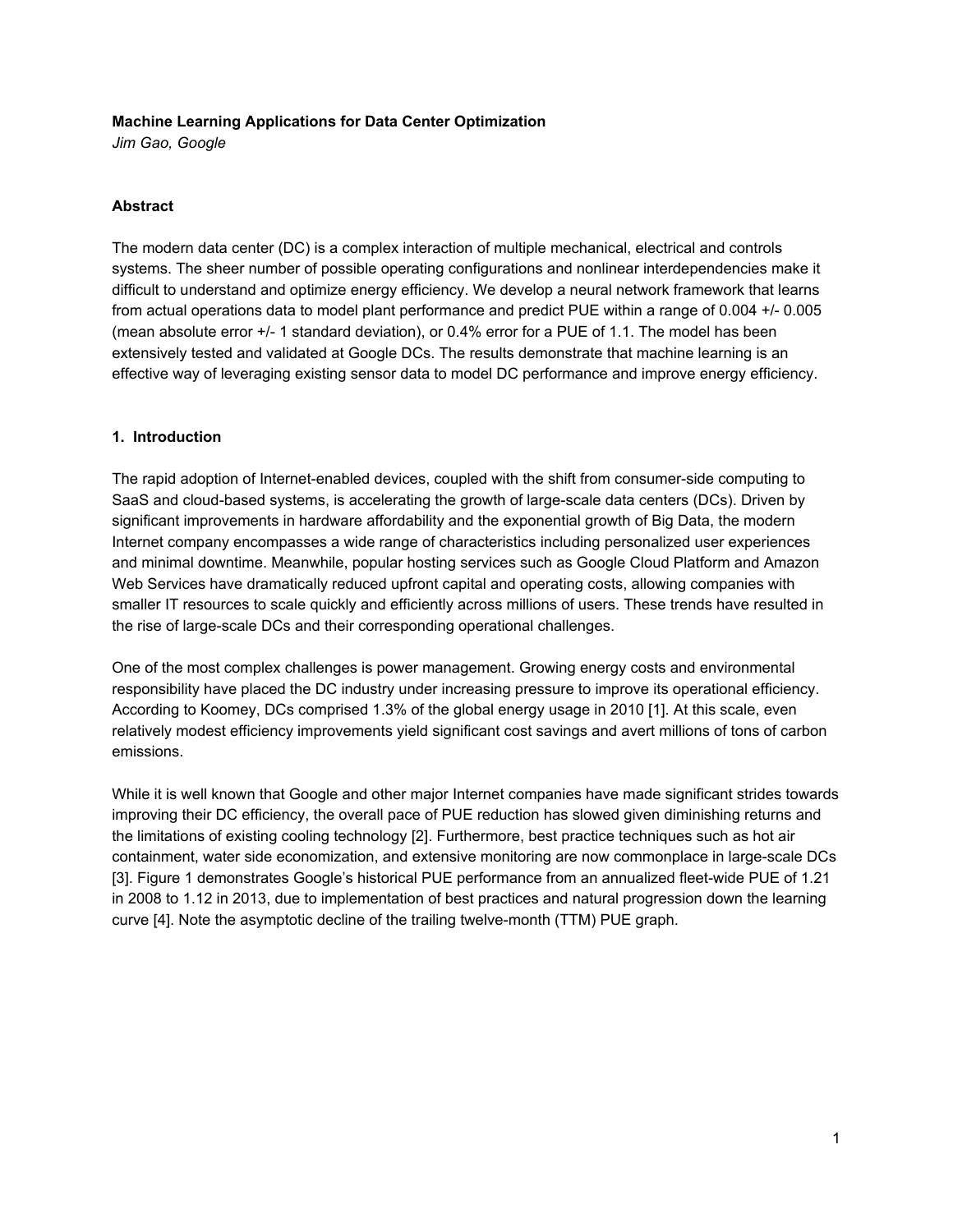

Fig 1. Historical PUE values at Google.

The application of machine learning algorithms to existing monitoring data provides an opportunity to significantly improve DC operating efficiency. A typical large-scale DC generates millions of data points across thousands of sensors every day, yet this data is rarely used for applications other than monitoring purposes. Advances in processing power and monitoring capabilities create a large opportunity for machine learning to guide best practice and improve DC efficiency. The objective of this paper is to demonstrate a data-driven approach for optimizing DC performance in the sub-1.10 PUE era.

# **2. Methodology**

# 2.1 General Background

Machine learning is well-suited for the DC environment given the complexity of plant operations and the abundance of existing monitoring data. The modern large-scale DC has a wide variety of mechanical and electrical equipment, along with their associated setpoints and control schemes. The interactions between these systems and various feedback loops make it difficult to accurately predict DC efficiency using traditional engineering formulas.

For example, a simple change to the cold aisle temperature setpoint will produce load variations in the cooling infrastructure (chillers, cooling towers, heat exchangers, pumps, etc.), which in turn cause nonlinear changes in equipment efficiency. Ambient weather conditions and equipment controls will also impact the resulting DC efficiency. Using standard formulas for predictive modeling often produces large errors because they fail to capture such complex interdependencies.

Furthermore, the sheer number of possible equipment combinations and their setpoint values makes it difficult to determine where the optimal efficiency lies. In a live DC, it is possible to meet the target setpoints through many possible combinations of hardware (mechanical and electrical equipment) and software (control strategies and setpoints). Testing each and every feature combination to maximize efficiency would be unfeasible given time constraints, frequent fluctuations in the IT load and weather conditions, as well as the need to maintain a stable DC environment.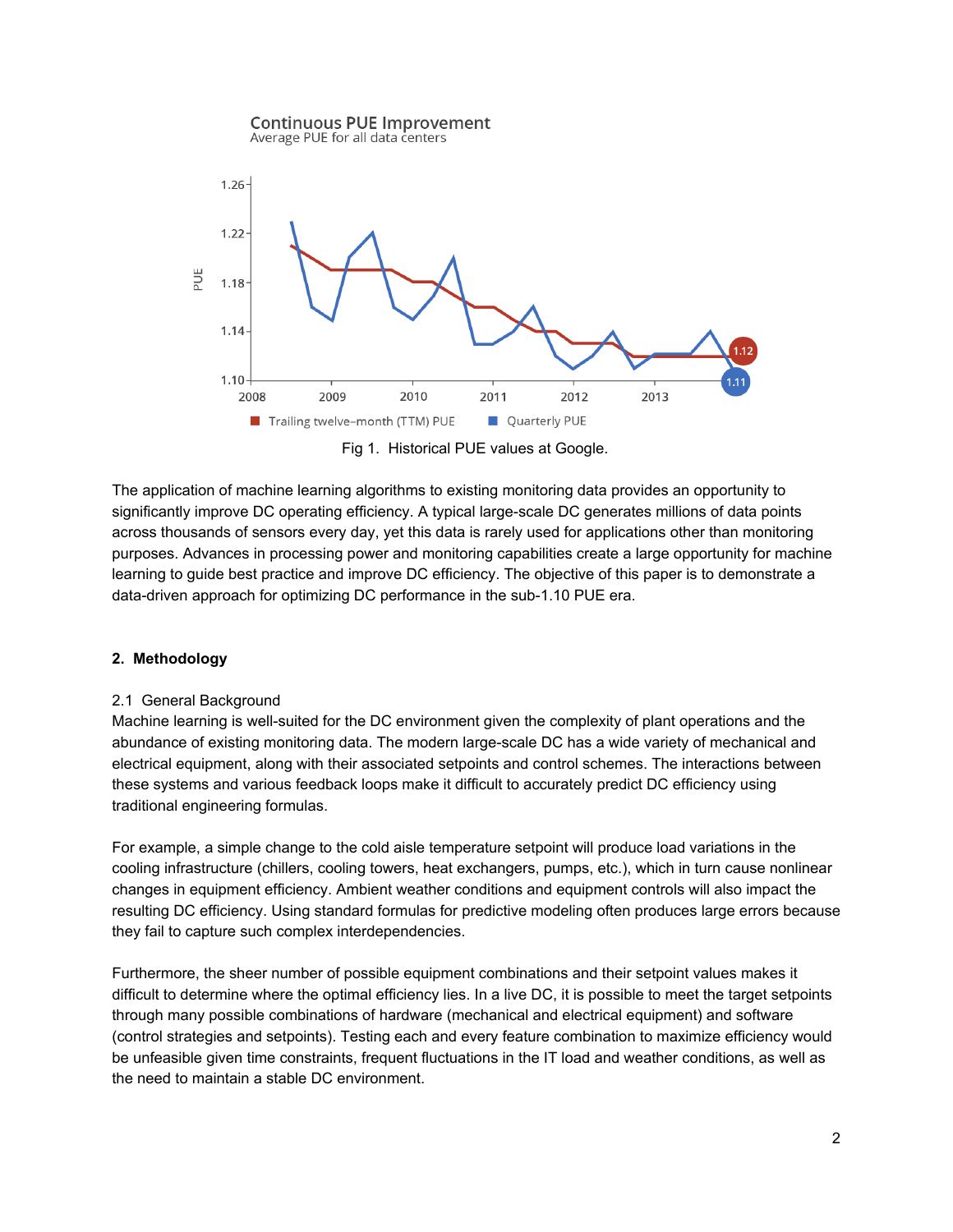To address these challenges, a neural network is selected as the mathematical framework for training DC energy efficiency models. Neural networks are a class of machine learning algorithms that mimic cognitive behavior via interactions between artificial neurons [6]. They are advantageous for modeling intricate systems because neural networks do not require the user to predefine the feature interactions in the model, which assumes relationships within the data. Instead, the neural network searches for patterns and interactions between features to automatically generate a best-fit model. Common applications for this branch of machine learning include speech recognition, image processing, and autonomous software agents. As with most learning systems, the model accuracy improves over time as new training data is acquired.

### 2.2 Model Implementation

A generic three-layered neural network is illustrated in Figure 2. In this study, the input matrix  $\dot{x}$  is an  $(m \dot{x} n)$ array where *m* is the number of training examples and *n* is the number of features (DC input variables) including the IT load, weather conditions, number of chillers and cooling towers running, equipment setpoints, etc. The input matrix x is then multiplied by the model parameters matrix  $\theta^{\perp}$  to produce the hidden state matrix *a* [6]. In practice, *a* acts as an intermediary state that interacts with the second parameters matrix  $\theta^2$  to calculate the output  $h_\theta(x)$  [6]. The size and number of hidden layers can be varied to model systems of varying complexity.

Note that  $h_{\theta}(x)$  is the output variable of interest and can represent a range of metrics that we wish to optimize. PUE is selected here to represent DC operational efficiency, with recognition that the metric is a ratio and not indicative of total facility-level energy consumption. Other examples include using server utilization data to maximize machine productivity, or equipment failure data to understand how the DC environment impacts reliability. The neural network will search for relationships between data features to generate a mathematical model that describes  $h_\theta(x)$  as a function of the inputs. Understanding the underlying mathematical behavior of  $h_{\theta}(x)$  allows us to control and optimize it.



Fig. 2 Three-layer neural network.

Although linear independence between features is not required, doing so can significantly reduce the model training time, as well as the chances of overfitting [8]. Additionally, linear independence can simplify model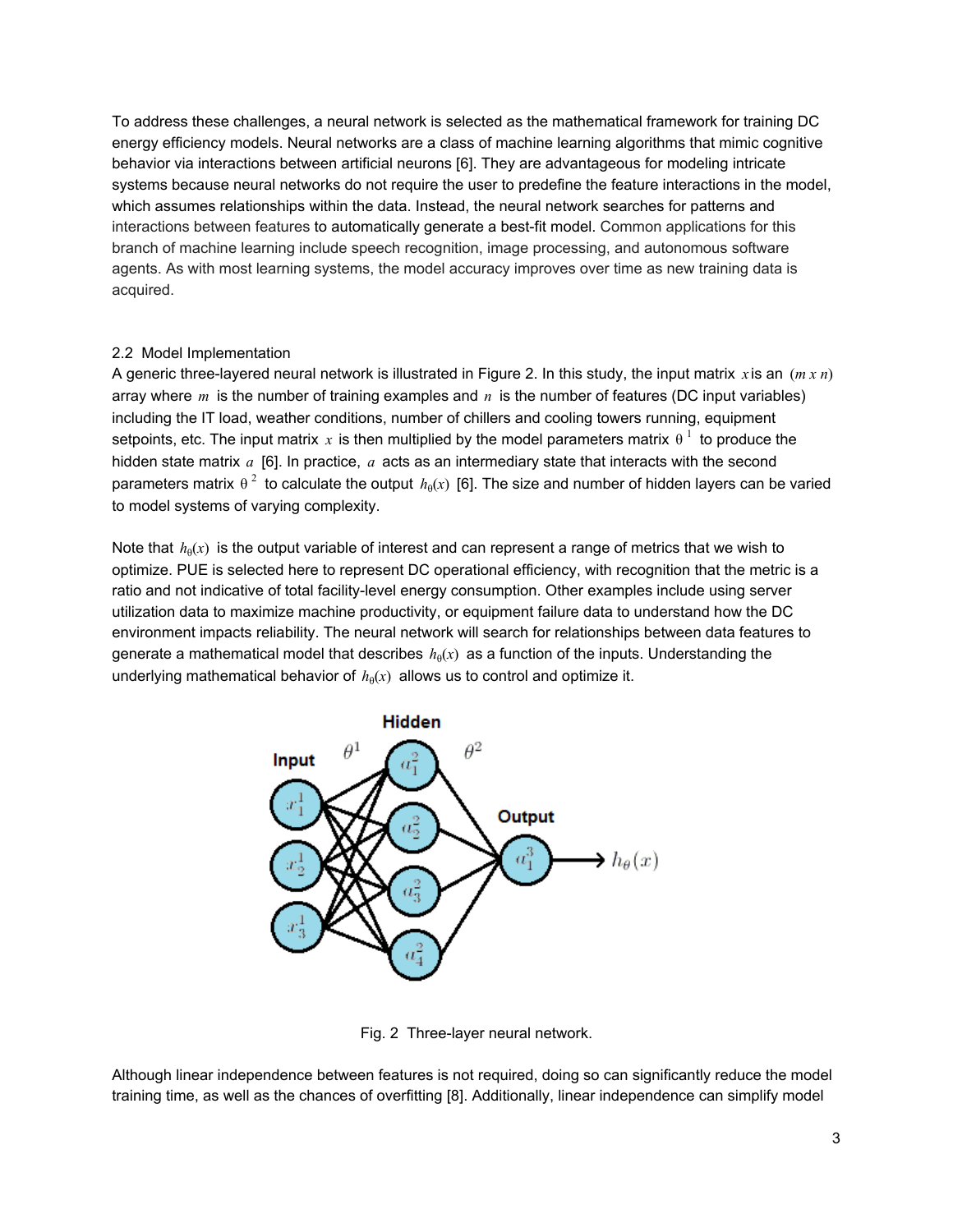complexity by limiting the number of inputs to only those features fundamental to DC performance. For example, the DC cold aisle temperature may not be a desirable input for predicting PUE because it is a consequence of variables more fundamental to DC control, such as the cooling tower leaving condenser water temperature and chilled water injection setpoints.

The process of training a neural network model can be broken down into four steps, each of which are covered in greater detail below: (1) Randomly initialize the model parameters θ , (2) Implement the forward propagation algorithm, (3) Compute the cost function *J*(θ) , (4) Implement the back propagation algorithm and (5) Repeat steps 2 - 4 until convergence or the desired number of iterations [7].

# 2.2.1 Random Initialization

Random initialization is the process of randomly assigning θ values between [-1, 1] before starting model training. To understand why this is necessary, consider the scenario in which all model parameters are initialized at 0. The inputs into each successive layer in the neural network would then be identical, since they are multiplied by θ . Furthermore, since the error is propagated backwards from the output layer through the hidden layers, any changes to the model parameters would also be identical [7]. We therefore randomly initialize  $\theta$  with values between [-1, 1] to avoid the formation of unstable equilibriums [7].

### 2.2.2 Forward Propagation

Forward propagation refers to the calculation of successive layers, since the value of each layer depends upon the model parameters and layers before it. The model output  $h_{\theta}(x)$  is computed through the forward propagation algorithm, where  $a_j^l$  represents the activation of node  $j$  in layer  $l$ , and  $\theta^l$  represents the matrix of weights (model parameters) mapping layer *l* to layer *l* + 1 .

$$
a_1^2 = g(\theta_{10}^1 x_0^1 + \theta_{11}^1 x_1^1 + \theta_{12}^1 x_2^1 + \theta_{13}^1 x_3^1)
$$
  
\n
$$
a_2^2 = g(\theta_{20}^1 x_0^1 + \theta_{21}^1 x_1^1 + \theta_{22}^1 x_2^1 + \theta_{23}^1 x_3^1)
$$
  
\n
$$
a_3^2 = g(\theta_{30}^1 x_0^1 + \theta_{31}^1 x_1^1 + \theta_{32}^1 x_2^1 + \theta_{33}^1 x_3^1)
$$
  
\n
$$
a_4^2 = g(\theta_{40}^1 x_0^1 + \theta_{41}^1 x_1^1 + \theta_{42}^1 x_2^1 + \theta_{43}^1 x_3^1)
$$
  
\n
$$
h_0(x) = a_1^3 = g(\theta_{10}^2 a_0^2 + \theta_{11}^2 a_1^2 + \theta_{12}^2 a_2^2 + \theta_{13}^2 a_3^2 + \theta_{14}^2 a_4^2)
$$

Bias units (nodes with a value of 1) are appended to each non-output layer to introduce a numeric offset within each layer [6]. In the equations above,  $\theta_{10}^1$  represents the weight between the appended bias unit  $x\frac{1}{0}$ and the hidden layer element  $a_1^2$ .

The purpose of the activation function  $g(z)$  is to mimic biological neuron firing within a network by mapping the nodal input values to an output within the range (0, 1). It is given by the sigmoidal logistic function  $g(z) = 1/(1 + e^{-z})$  [6]. Note that the equations above can be expressed more compactly in matrix form as:

 $a^2 = g(\theta^1 x)$  $h_{\theta}(x) = a^{3} = g(\theta^{2} a^{2})$ 

# 2.2.3 Cost Function

The cost function *J*(θ) serves as the quantity to be reduced with each iteration during model training. It is typically expressed as the square of the error between the predicted and actual outputs. For linear regression problems, the cost function can be expressed as: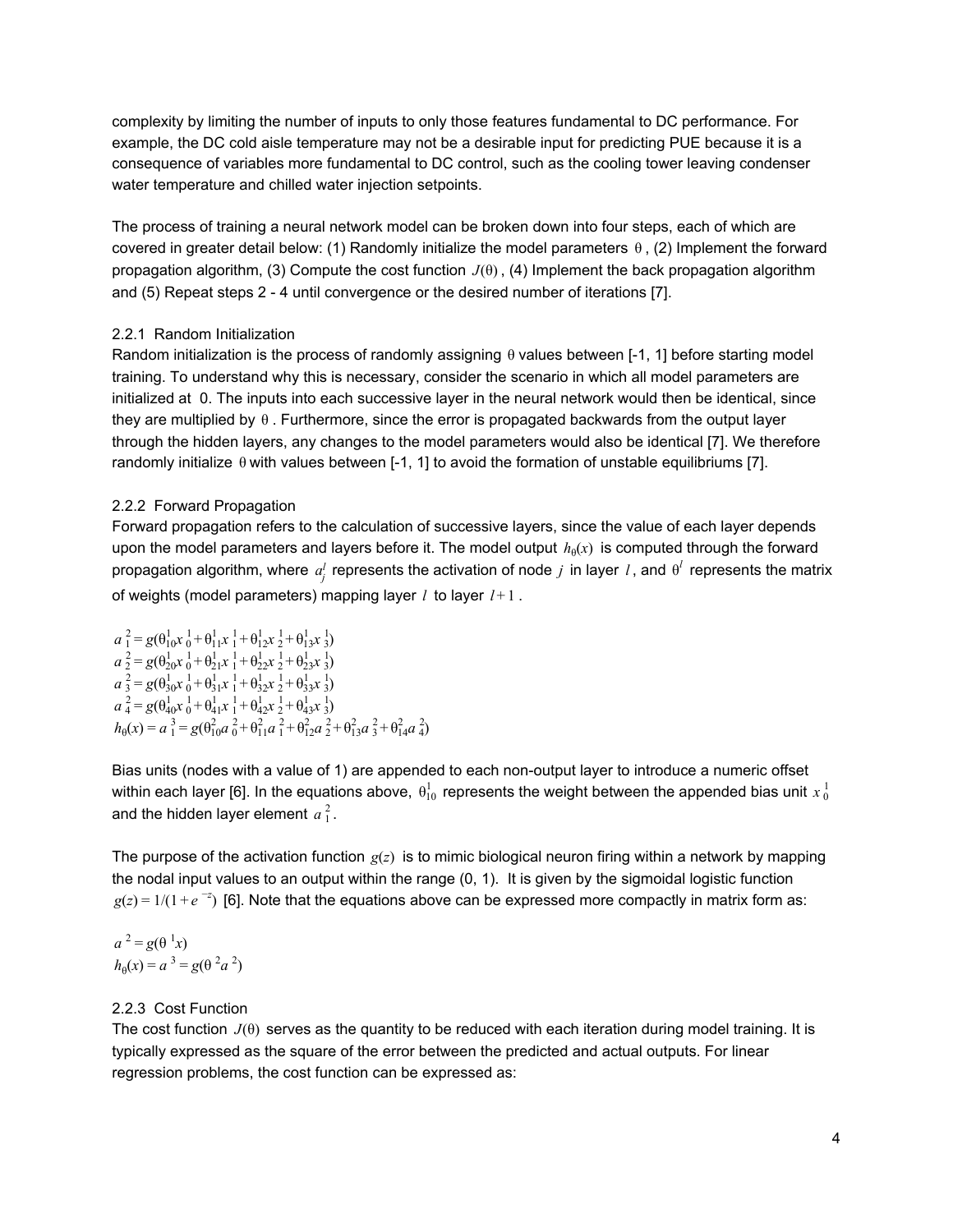$$
J(\theta) = \frac{1}{2m} \left[ \sum_{i=1}^{m} (h_{\theta}(x^{i}) - y^{i})^{2} + \lambda \sum_{i=1}^{L-1} \sum_{j=1}^{n} \theta_{ij}^{2} \right]
$$

where  $h_\theta(x)$  is the predicted output,  $y$  is the actual data corresponding output variable of interest, m is the number of training examples per feature, *L* is the number of layers, and n is the number of nodes [7]. The regularization parameter λ controls the tradeoff between model accuracy and overfitting [5]. In this example,  $h_{\theta}(x)$  is the calculated PUE through the neural network and y is the actual PUE data.

#### 2.2.4 Back Propagation

After computing the cost function  $J(\theta)$ , the error term  $\delta$  is propagated backwards through each layer to refine the values of θ. The error for the output layer is defined as the difference between the calculated output  $h_\theta(x)$  and the actual output  $y$  . For the three-layered network in Fig. 2, the errors associated with the output and hidden layers are calculated as:

$$
\delta^{3} = a^{3} - y
$$
  
\n
$$
\delta^{2} = (\theta^{2})^{T} \delta^{3} \cdot * g'(z^{2}) = (\theta^{2})^{T} \delta^{3} \cdot * [a^{2} \cdot * (1 - a^{2})]
$$

where  $g'(z)$  represents the derivative of the activation function [7]. Note that  $g'(z)$  simplifies to the expression *a.* \* (1 − *a*). There is no error term associated with the first layer because it is the input layer. The theta gradient vector  $D^l$ , computed for each layer *l*, is then calculated as:

$$
\Delta^{l} = \Delta^{l} + \delta^{(l+1)} a^{l}
$$
  
\n
$$
D^{l} = \frac{1}{m} (\Delta^{l} + \lambda \theta^{l}) \text{ if } j \neq 0
$$
  
\n
$$
D^{l} = \frac{1}{m} \Delta^{l} \text{ if } j = 0
$$

where  $\Delta^l$  is initialized as a vector of zeros [7].  $D^l$  is added to  $\theta^l$  to update the each layer's model parameters before repeating steps 2 4 in the next iteration. As with all machine learning algorithms, it will take a varying number of iterations (typically in the hundreds or thousands) until convergence, as approximated by sufficiently small reductions in the cost function *J*(θ).

#### 2.3 Implementation

The neural network utilizes 5 hidden layers, 50 nodes per hidden layer and 0.001 as the regularization parameter. The training dataset contains 19 normalized input variables and one normalized output variable (the DC PUE), each spanning 184,435 time samples at 5 minute resolution (approximately 2 years of operational data). 70% of the dataset is used for training with the remaining 30% used for crossvalidation and testing. The chronological order of the dataset is randomly shuffled before splitting to avoid biasing the training and testing sets on newer or older data.

Data normalization, also known as feature scaling, is recommended due to the wide range of raw feature values. The values of a feature vector  $z$  are mapped to the range  $[-1, 1]$  by:

 $z_{norm} = \frac{z - MEAN(z)}{MAX(z) - MIN(z)}$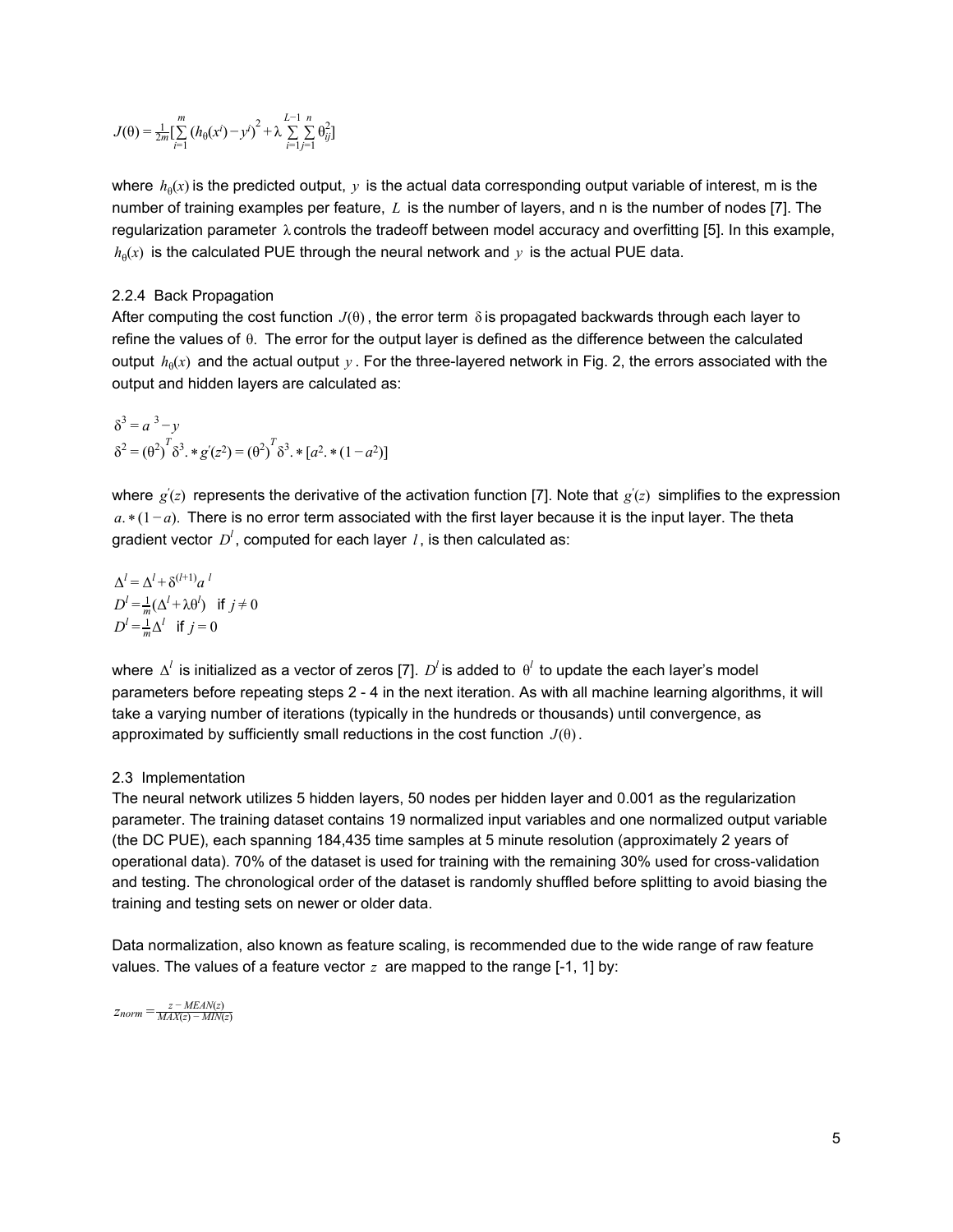The neural network features are listed as follows:

- 1. Total server IT load [kW]
- 2. Total Campus Core Network Room (CCNR) IT load [kW]
- 3. Total number of process water pumps (PWP) running
- 4. Mean PWP variable frequency drive (VFD) speed [%]
- 5. Total number of condenser water pumps (CWP) running
- 6. Mean CWP variable frequency drive (VFD) speed [%]
- 7. Total number of cooling towers running
- 8. Mean cooling tower leaving water temperature (LWT) setpoint [F]
- 9. Total number of chillers running
- 10. Total number of drycoolers running
- 11. Total number of chilled water injection pumps running
- 12. Mean chilled water injection pump setpoint temperature [F]
- 13. Mean heat exchanger approach temperature [F]
- 14. Outside air wet bulb (WB) temperature [F]
- 15. Outside air dry bulb (DB) temperature [F]
- 16. Outside air enthalpy [kJ/kg]
- 17. Outside air relative humidity (RH) [%]
- 18. Outdoor wind speed [mph]
- 19. Outdoor wind direction [deg]

Note that many of the inputs representing totals and averages are actually meta-variables derived from individual sensor data. Data pre-processing such as file I/O, data filtration and calculating meta-variables was conducted using Python2.7 in conjunction with the Scipy 0.12.0 and Numpy 1.7.0 modules. Matlab R2010a was used for model training and post-processing. Open source alternatives offering similar functionality to Matlab R2010a include Octave as well as the Scipy/Numpy modules in Python.

#### **3. Results and Discussion**

Having an accurate and robust PUE model offers many benefits for DC operators and owners. For example, the comparison of actual vs. predicted DC performance for any given set of conditions can be used for automatic performance alerting, real-time plant efficiency targets and troubleshooting.

A robust efficiency model also enables DC operators to evaluate PUE sensitivity to DC operational parameters. For example, an internal analysis of PUE versus cold aisle temperature (CAT) conducted at a Google DC suggested a theoretical 0.005 reduction in PUE by increasing the cooling tower LWT and chilled water injection pump setpoints by 3F (see Section 3.3). This simulated PUE reduction was subsequently verified with experimental test results after normalizing for server IT load and wet bulb temperature. Such sensitivity analyses drive significant cost and carbon savings by locating and estimating the magnitude of opportunities for further PUE reductions.

Finally, a comprehensive DC efficiency model enables operators to simulate the DC operating configurations without making physical changes. Currently, it's very difficult for an operator to predict the effect of a plant configuration change on PUE prior to enacting the changes. This is due to the complexity of modern DCs,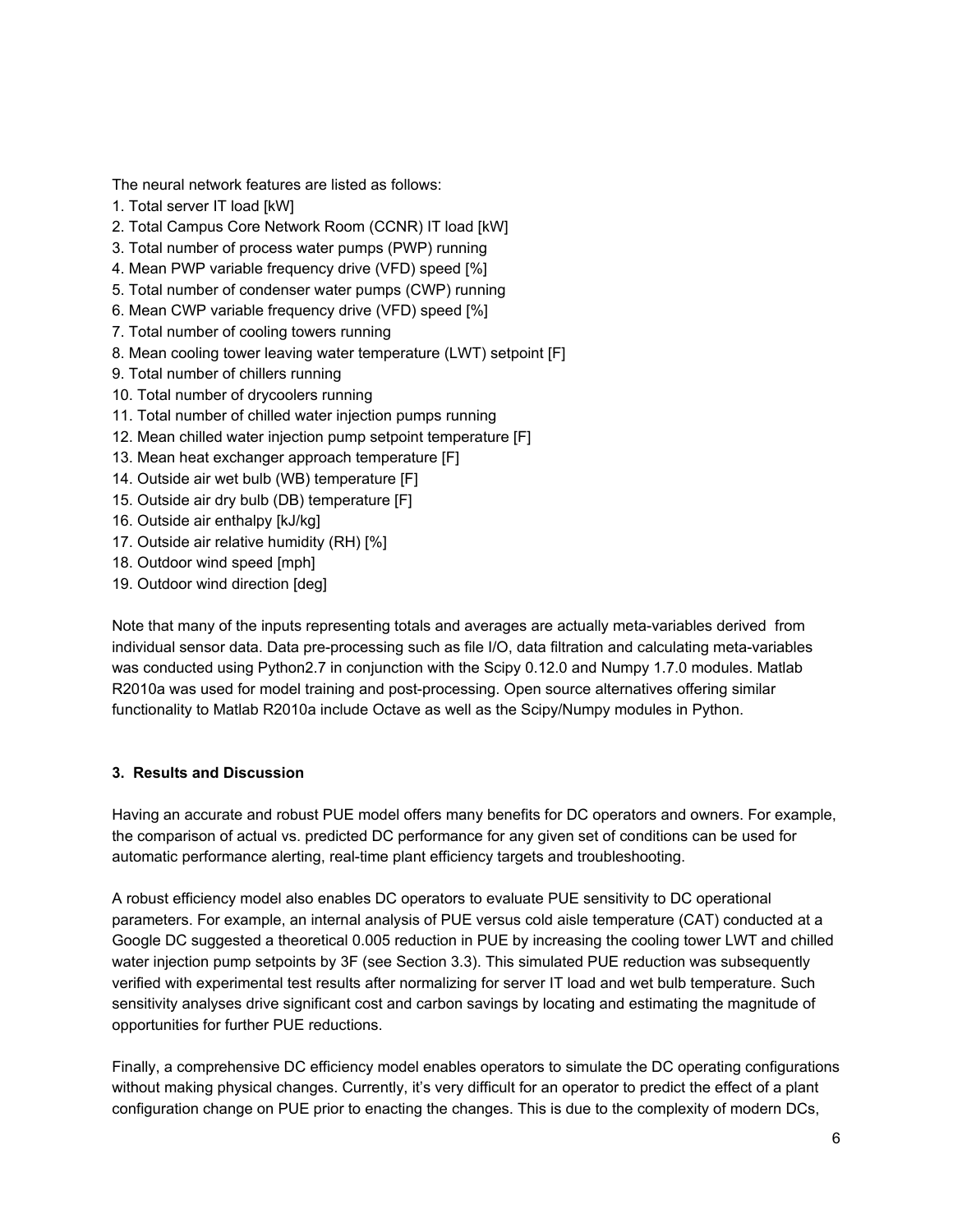and the interactions between multiple control systems. A machine learning approach leverages the plethora of existing sensor data to develop a mathematical model that understands the relationships between operational parameters and the holistic energy efficiency. This type of simulation allows operators to virtualize the DC for the purpose of identifying optimal plant configurations while reducing the uncertainty surrounding plant changes.

## 3.1 Predictive Accuracy

Figure 3 depicts a snapshot of predicted vs actual PUE values at one of Google's DCs over one month during the summer.



Fig. 3 Predicted vs actual PUE values at a major DC.

The neural network detailed in this paper achieved a mean absolute error of 0.004 and standard deviation of 0.005 on the test dataset. Note that the model error generally increases for PUE values greater than 1.14 due to the scarcity of training data corresponding to those values. The model accuracy for those PUE ranges is expected to increase over time as Google collects additional data on its DC operations.

# 3.2 Sensitivity Analysis

The following graphs reveal the impact of individual operating parameters on the DC PUE. We isolate for the effects of specific variables by linearly varying one input at a time while holding all others constant. Such sensitivity analyses are used to evaluate the impact of setpoint changes and identify optimal setpoints. All test results have been verified empirically.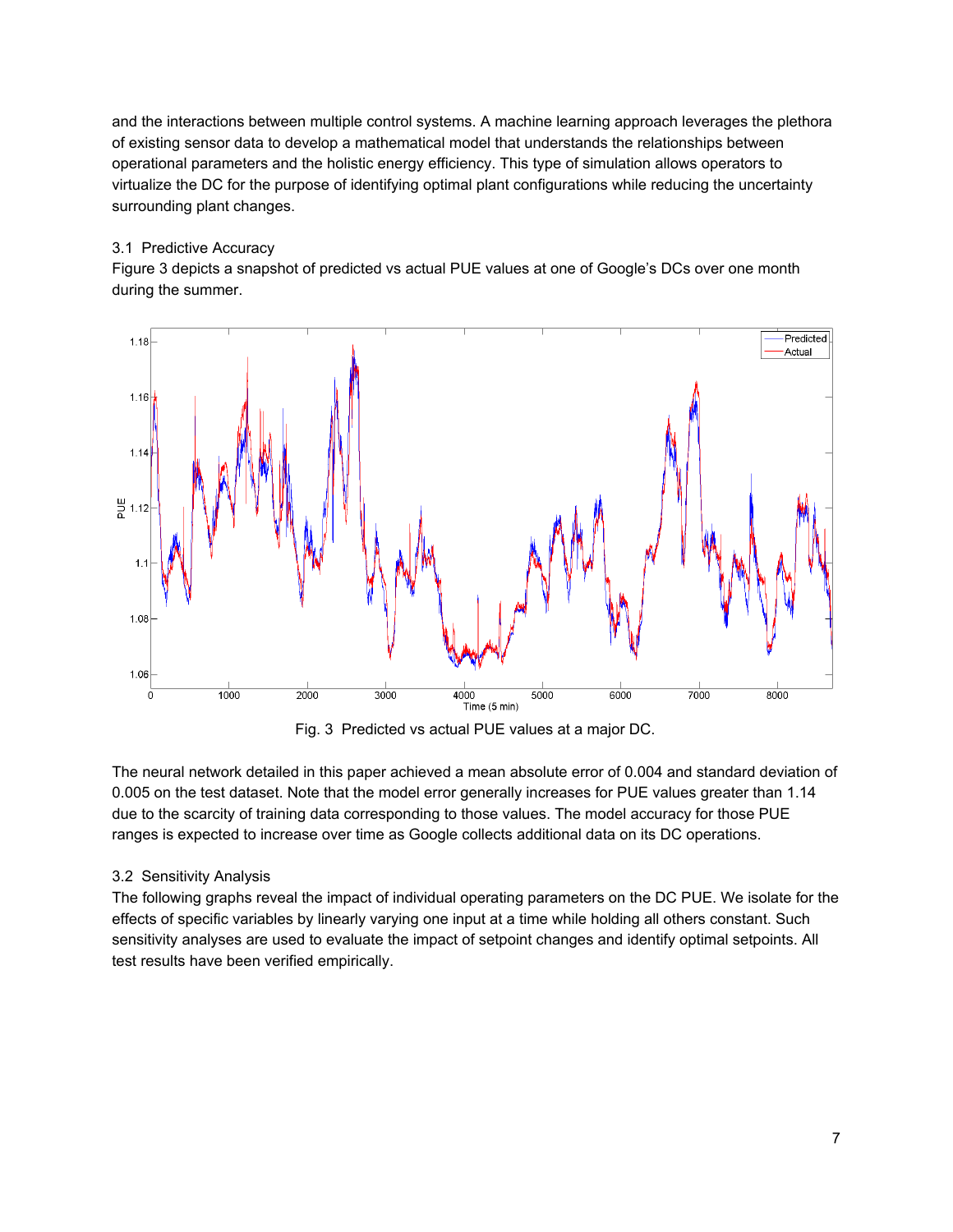

Figs. 4a-d PUE vs Server IT load, Chillers, Cooling Towers and Cooling Tower LWT setpoint (normalized).

Fig. 4a demonstrates the relationship between PUE and Server IT load, with large efficiency gains occurring in the 0 - 70% max load range and an asymptotic decline beyond 70%. This is field-verified through Google's historical experience in which PUE decreases rapidly initially with increasing IT load due to economies of scale and more efficient utilization of the cooling plant. The PUE vs IT curve gradually levels off as the cooling plant nears its maximum efficiency and operating capacity.

Fig. 4b shows the relationship between PUE and the number of operational chillers. As expected, there are significant PUE increases associated with bringing more chillers online. The relationship between PUE and the number of chillers running is nonlinear because chiller efficiency decreases exponentially with reduced load.

Figs. 4c and 4d illustrate the relationship between PUE and the number of cooling towers running, as well as the mean cooling tower leaving water temperature (LWT) setpoint, respectively. From the Fan Affinity Laws, we expect the PUE to decrease with as additional cooling towers are brought online due to the inverse cubic relationship between fan speed and power consumption. Splitting the same cooling load across more towers requires a lower mean fan speed per tower. Likewise, in Fig. 4d, less power is consumed at the plant level as the mean cooling tower LWT setpoint increases. This is due to the linear reduction in required fan speed and the corresponding cubic reduction in fan power. Fig. 4c suggests that a shared condenser water piping design, whereby cooling load is split between multiple towers, is more efficient at the plant level than individual pipes supplying modular towers.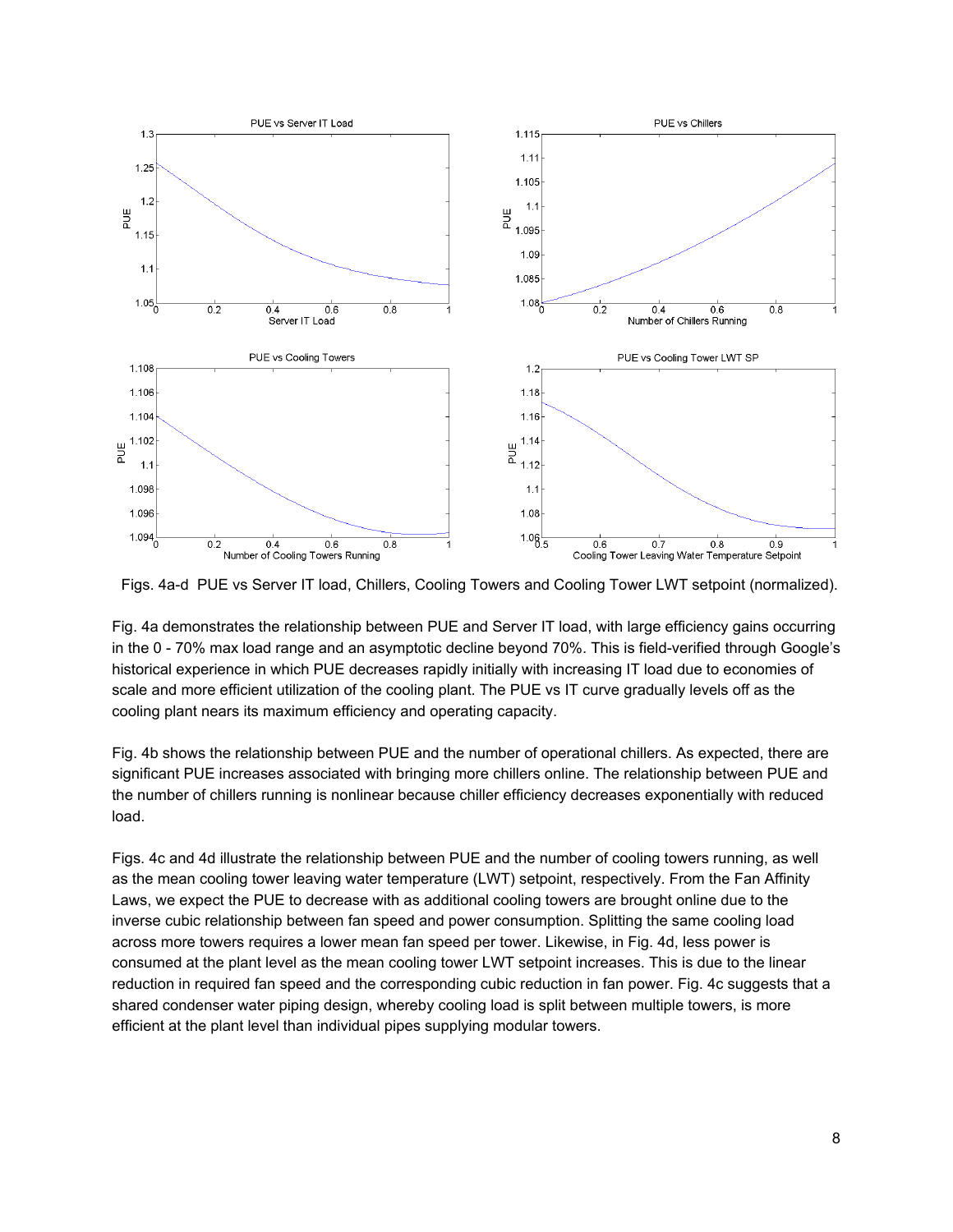

Figs 5a-d PUE vs PWP, mean PWP VFD speed, drycoolers and wet bulb temperature (normalized).

Figs. 5a and 5b demonstrate the relationship between DC PUE and the number of process water pumps (PWP) running, as well as the mean process water pump speed, respectively. For a fixed pump speed, increasing the number of PWPs increases the total cooling overhead and thus the PUE. Likewise, increasing the mean PWP speed while holding the number of operational PWPs fixed results in a cubic increase in pump overhead energy.

Fig. 5c illustrates the effect of running drycoolers on PUE. Drycoolers are used infrequently during winter months when ambient weather conditions pose significant risk of cooling tower icing. Since drycoolers utilize an intermediary, closed-circuit fluid to exchange heat between the process water and outdoor air, they typically exhibit lower efficiencies than traditional cross-flow or counter-flow cooling towers. This is reflected in the PUE graph, which shows large, linear increases in cooling overhead with additional drycoolers.

Fig. 5d shows the effect of increasing wet bulb temperature on PUE. The shape of the curve matches well against Google's historical data higher wet bulb temperatures limit cooling tower range, requiring higher fan speeds and additional mechanical cooling. The slight PUE increase at low wet bulb temperatures is due to drycooler usage.

Fig. 6 demonstrates the relationship between PUE and outside air enthalpy, or total energy content of the ambient air. As the air enthalpy increases, the number of cooling towers, supplemental chillers, and associated loading rises as well, producing a nonlinear effect on the DC overhead. Note that enthalpy is a more comprehensive measure of outdoor weather conditions than the wet bulb temperature alone since it includes the moisture content and specific heat of ambient air.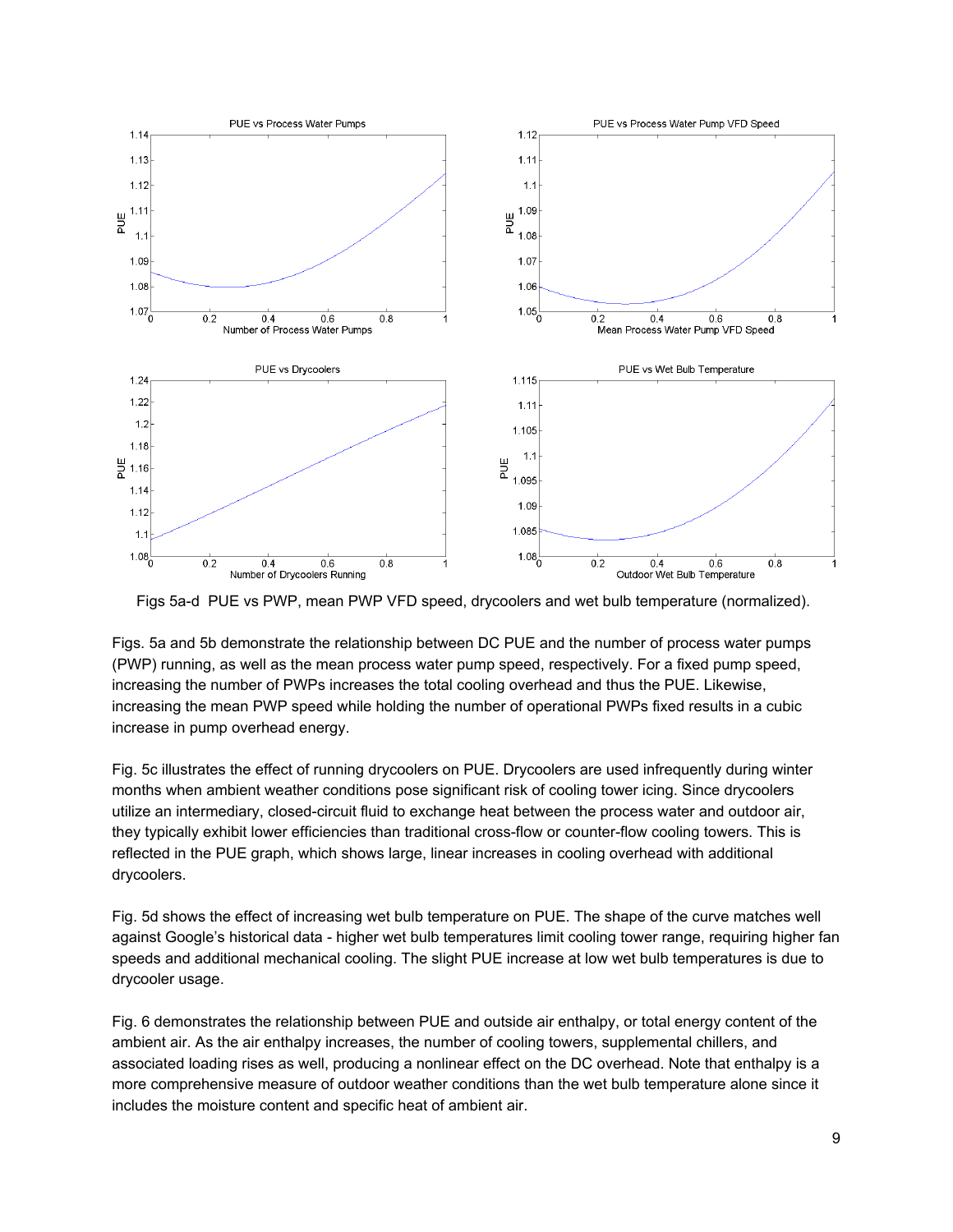

Fig. 6 PUE vs outside air enthalpy.

The sensitivity analyses show that outdoor air enthalpy has the largest impact on DC PUE, followed closely by the IT load. The cooling tower LWT setpoint and number of operational drycoolers also significantly impact the facility PUE.

# 3.3 Application Examples

The following case studies represent concrete applications of predictive modeling to DC optimization. In the interest of brevity, only three examples are presented.

# **Example 1: Simulating Process Water Supply Temperature Increases**

In this study, we increased the process water supply (PWS) temperature to the server floor by 3F. This was accomplished by raising the cooling tower LWT and the chilled water injection pump temperature setpoints. Fig. 4d predicts a ~0.005 PUE decrease as a result of the cooling tower LWT setpoint increase.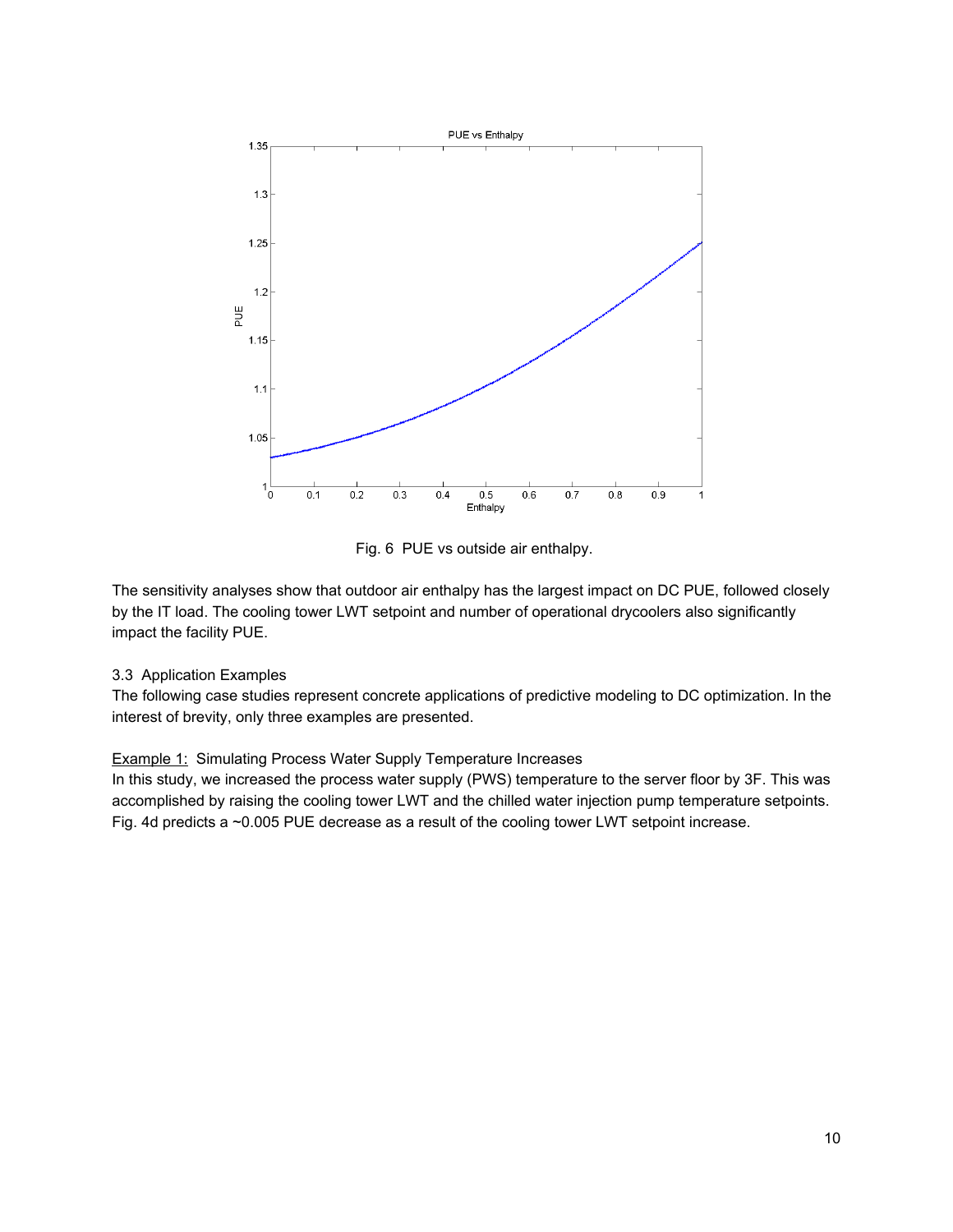

Fig. 7 PUE distributions corresponding to higher PWS temp (red) vs lower PWS temp (blue).

Fig. 7 shows the PUE distribution for 3 weeks of operation at the higher PWS temperature (shown in red), superimposed over 1.5 years of operation at the lower PWS temp (shown in blue). The datasets are filtered for similar server load and wet bulb conditions. Both distributions are clearly bimodal, with the left sides corresponding to cooling tower operation only and the right sides corresponding to cooling tower and chiller operation during summertime conditions. As predicted, there is a ~0.005 difference between the mean PUE values of the left sides of the distributions. This PUE difference is not mirrored on the right sides of the distributions because the chillers do not come online until the cooling towers are already at max capacity.

# Example 2: Catching Erroneous Meter Readings

In Q2-2011, Google announced that it would include natural gas as part of ongoing efforts to calculate PUE in a holistic and transparent manner [9]. This required installing automated natural gas meters at each of Google's DCs. However, local variations in the type of gas meter used caused confusion regarding erroneous measurement units. For example, some meters reported 1 pulse per 1000 scf of natural gas, whereas others reported a 1:1 or 1:100 ratio. The local DC operations teams detected the anomalies when the real-time, actual PUE values exceeded the predicted PUE values by 0.02 - 0.1 during periods of natural gas usage.

# Example 3: DC Plant Configuration Optimization

In this study, a planned upgrade to the electrical infrastructure required rerouting  $~40\%$  of the server traffic for several days for worker safety. This required corresponding changes in the operational lineup to meet the reduced IT load while maintaining DC efficiency. Through a combination of PUE simulations and local expertise, the team selected a new set of operational parameters that reduced the PUE by ~0.02 compared to the previous configuration.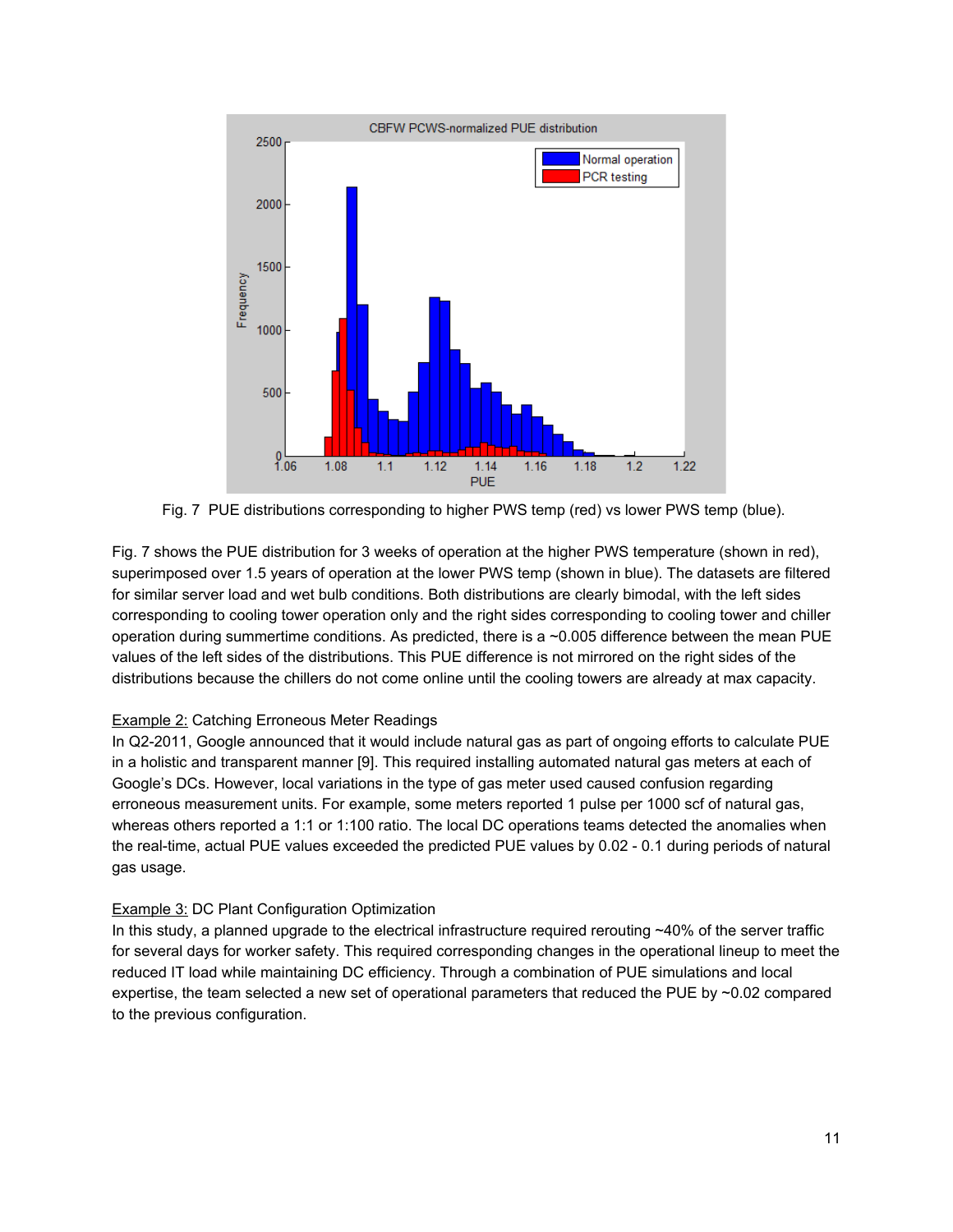### **4. Limitations**

Machine learning applications are limited by the quality and quantity of the data inputs. As such, it is important to have a full spectrum of DC operational conditions to accurately train the mathematical model. The model accuracy may decrease for conditions where there is less data. As with all empirical curve-fitting, the same predictive accuracy may be achieved for multiple model parameters θ . It is up to the analyst and DC operator to apply reasonable discretion when evaluating model predictions.

# **5. Conclusion**

Accelerating growth in DC complexity and scale is making energy efficiency optimization increasingly important yet difficult to achieve. Using the machine learning framework developed in this paper, we are able to predict DC PUE within 0.004 +/- 0.005, approximately 0.4% error for a PUE of 1.1. Actual testing on Google DCs indicate that machine learning is an effective method of using existing sensor data to model DC energy efficiency, and can yield significant cost savings. Model applications include DC simulation to evaluate new plant configurations, assessing energy efficiency performance, and identifying optimization opportunities.

### **Acknowledgements**

I would like to thank Tal Shaked for his insights on neural network design and implementation. Alejandro Lameda Lopez and Winnie Lam have been instrumental in model deployment on live Google data centers. Finally, this project would not have been possible without the advice and technical support from Joe Kava, as well as the local data center operations teams.

# **References**

[1] Jonathan Koomey. *Growth in Data center electricity use 2005 to 2010*. Analytics Press, Oakland, CA, 2011.

[2] Uptime Institute. *2013 Data Center Industry Survey*. 2013.

[3] *Google's Green Data Centers: Network POP Case Study*. 2011.

[4] Retrieved from [https://www.google.com/about/datacenters/efficiency/internal/.](https://www.google.com/about/datacenters/efficiency/internal/)

[5] Andrew Ng. "*Regularization (Week 3)*." Machine Learning. Retrieved from https://class.coursera.org/ml-2012-002. 2012. Lecture.

[6] Andrew Ng. "*Neural Networks: Representation (Week 4)*." Machine Learning. Retrieved from https://class.coursera.org/ml-2012-002. 2012. Lecture.

[7] Andrew Ng. "*Neural Networks: Learning (Week 5)*." Machine Learning. Retrieved from https://class.coursera.org/ml-2012-002. 2012. Lecture.